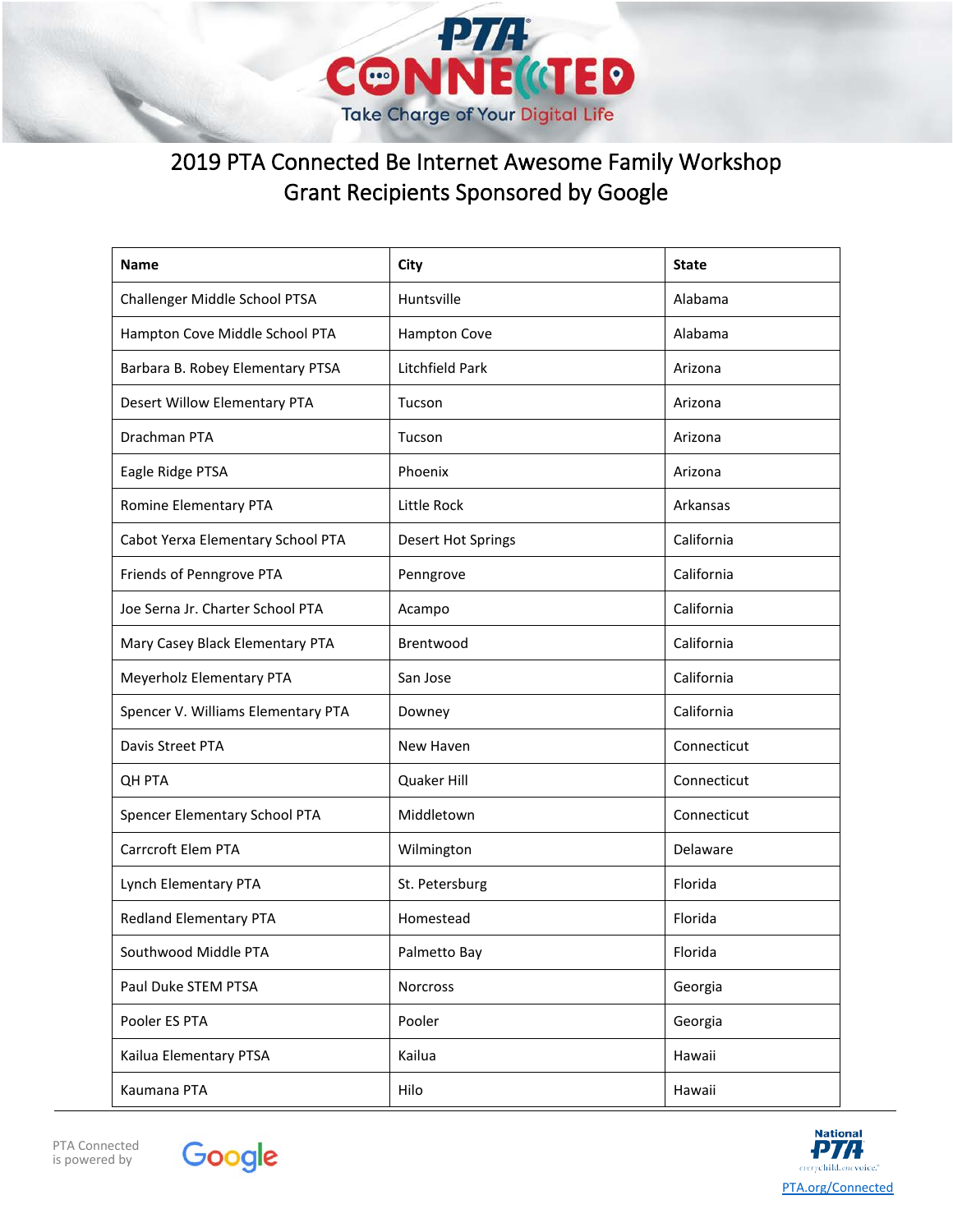

| Kea'au Middle PTSA                     | Keeau                | Hawaii         |
|----------------------------------------|----------------------|----------------|
| <b>Centennial PTSA</b>                 | Nampa                | Idaho          |
| Hayt School PTA                        | Chicago              | Illinois       |
| Mary Bryan Elementary School PTA       | Indianapolis         | Indiana        |
| Creekside Elementary PTA               | Georgetown           | Kentucky       |
| Molly Ockett PTA                       | Fryeburg             | Maine          |
| Elkridge Elementary School PTA         | Elkridge             | Maryland       |
| Glenallen Elementary School PTA        | <b>Silver Spring</b> | Maryland       |
| Kenmoor Middle School PTSA             | Landover             | Maryland       |
| Anderson Middle School PTSA            | Berkley              | Michigan       |
| Espy PTA of Nixa                       | Nixa                 | Missouri       |
| Russell Blvd. Elementary PTA           | Columbia             | Missouri       |
| Bertha Barber Elementary PTA           | Bellevue             | Nebraska       |
| <b>Grinnell PTA</b>                    | Derry                | New Hampshire  |
| <b>Hooksett PTA</b>                    | Hooksett             | New Hampshire  |
| <b>Byram PTA</b>                       | Stanhope             | New Jersey     |
| Albany Avenue PTA                      | N. Massapequa        | New York       |
| Boght Hills School PTA                 | Cohoes               | New York       |
| Plaza PTA                              | Baldwin              | New York       |
| Wood Rd. Elementary PTA                | <b>Ballston Spa</b>  | New York       |
| Centennial Campus Middle PTA           | Raleigh              | North Carolina |
| Creedmoor Elementary PTA               | Creedmoor            | North Carolina |
| Erwin Montessori Elementary School PTA | Greensboro           | North Carolina |
| James E Shepard PTA                    | Durham               | North Carolina |
| Middle Creek Elementary School PTA     | Apex                 | North Carolina |
| Wrightsville Beach School PTA          | Wilmington           | North Carolina |
| Kennedy Elementary PTA                 | Fargo                | North Dakota   |
| <b>Barberton Middle School PTA</b>     | Barberton            | Ohio           |





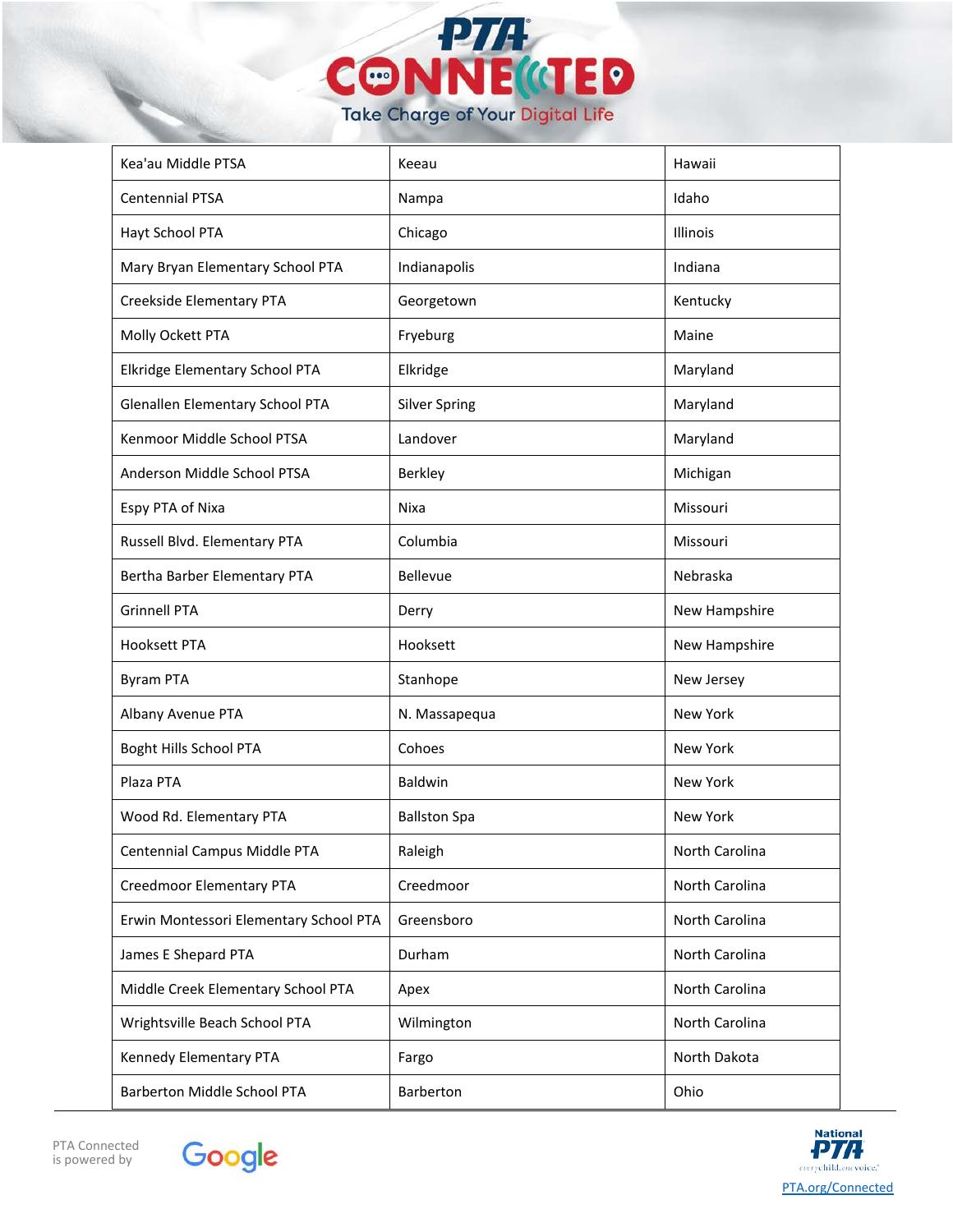

| <b>Brookview Elementary PTA</b>     | <b>Brook Park</b> | Ohio           |
|-------------------------------------|-------------------|----------------|
| <b>Adams PTA Norman</b>             | Norman            | Oklahoma       |
| A3-PTSA                             | Springfield       | Oregon         |
| Manchester Elementary PTA           | Pinewood          | South Carolina |
| Loftis Middle School PTA            | Hixon             | Tennessee      |
| <b>Butler Elem. PTA</b>             | Arlington         | <b>Texas</b>   |
| <b>Comstock PTA</b>                 | McKinney          | Texas          |
| Dorothy Adkins Middle School PTSA   | Corpus Christi    | Texas          |
| Independence Elementary PTA         | Fort Worth        | <b>Texas</b>   |
| Las Colinas Elementary PTA          | Irving            | Texas          |
| Phillips Elementary PTA             | Frisco            | Texas          |
| Pioneer Crossing Elementary PTA     | Austin            | Texas          |
| <b>REAL Learning Academy</b>        | Austin            | Texas          |
| Regina Howell PTA Elem              | Beaumont          | Texas          |
| Shadow Forest Elementary PTA        | Kingwood          | Texas          |
| <b>Milton PTA</b>                   | Milton            | Vermont        |
| Fishburn Park Elementary School PTA | Roanoke           | Virginia       |
| Keene Mill Elementary PTA           | Springfield       | Virginia       |
| Lake Braddock Secondary School PTSA | <b>Burke</b>      | Virginia       |
| Laurel Ridge Elementary School PTA  | Fairfax           | Virginia       |
| <b>Greenacres Elementary PTA</b>    | Spokane Valley    | Washington     |
| Pope PTA                            | Puyallup          | Washington     |
| <b>Garland School PTA</b>           | Milwaukee         | Wisconsin      |